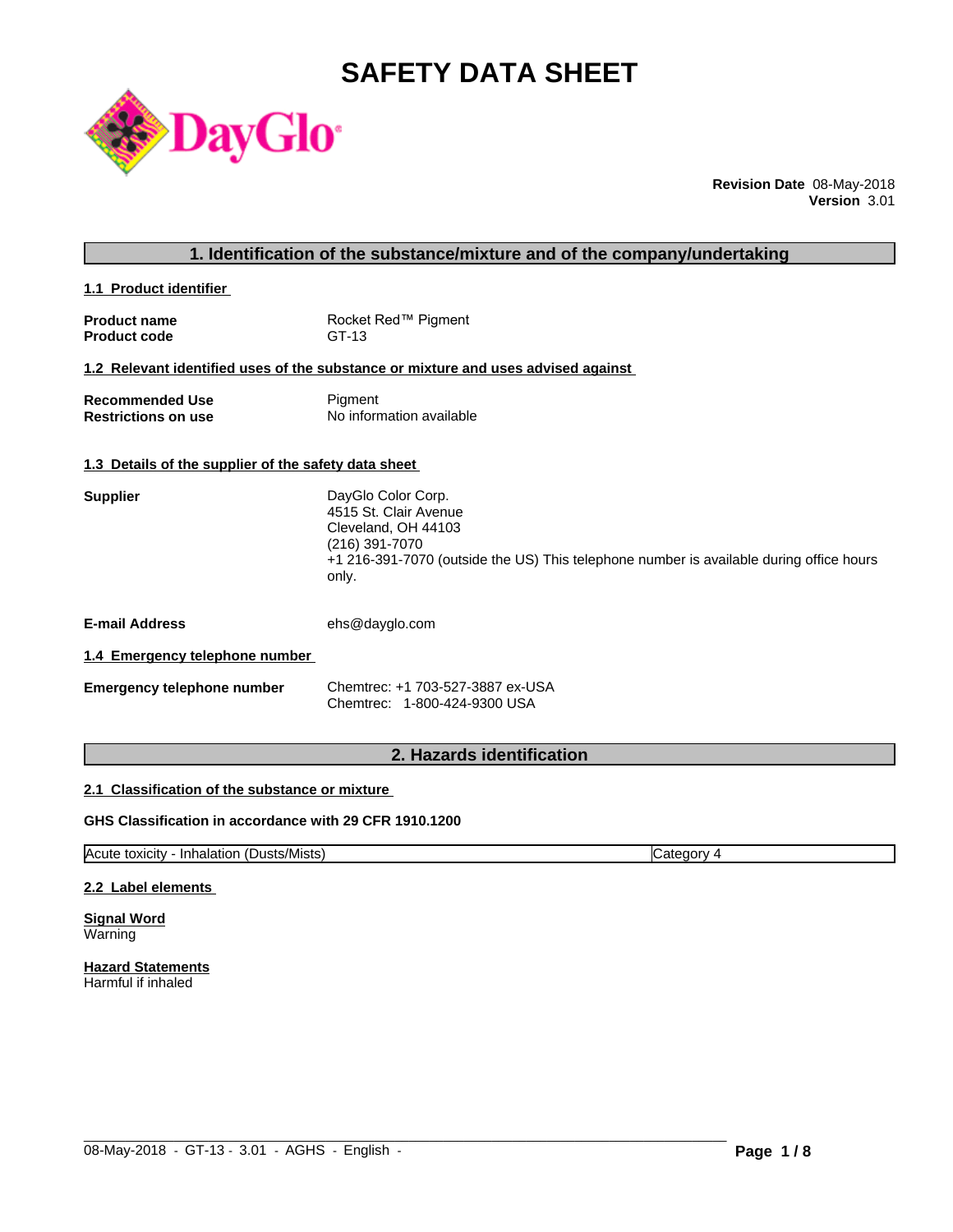

**Precautionary Statements - Prevention** Avoid breathing dust/fume/gas/mist/vapors/spray Use only outdoors or in a well-ventilated area

#### **Precautionary Statements - Response**

IF INHALED: Remove person to fresh air and keep comfortable for breathing Call a POISON CENTER or doctor if you feel unwell

#### **2.3. Other Hazards Hazards not otherwise classified (HNOC)** Not Applicable

**2.4 Other information** 

Not Applicable

**Unknown Acute Toxicity** <1% of the mixture consists of ingredient(s) of unknown toxicity

# **3. Composition/Information on Ingredients**

#### **Substance Mixture**

| <b>Chemical Name</b>                                | CAS No.   | Weight-%                               |
|-----------------------------------------------------|-----------|----------------------------------------|
| . Basic Red 1:1<br>. ا . ب                          | 3068-39-1 |                                        |
| The exact percentage (concentration) of composition |           | n has been withheld as a trade secret. |

**4. First aid measures**

#### **4.1 Description of first-aid measures**

| General advice                                                                 | No information available.                                                                                                                                                                                               |
|--------------------------------------------------------------------------------|-------------------------------------------------------------------------------------------------------------------------------------------------------------------------------------------------------------------------|
| Eye contact                                                                    | Immediately flush with plenty of water. After initial flushing, remove any contact lenses and<br>continue flushing for at least 15 minutes. Keep eye wide open while rinsing. If symptoms<br>persist, call a physician. |
| <b>Skin contact</b>                                                            | Immediate medical attention is not required. Wash off with soap and water.                                                                                                                                              |
| <b>Inhalation</b>                                                              | Immediate medical attention is not required. Move to fresh air.                                                                                                                                                         |
| Ingestion                                                                      | Do NOT induce vomiting. Drink plenty of water. Consult a physician.                                                                                                                                                     |
| 4.2 Most important symptoms and effects, both acute and delayed                |                                                                                                                                                                                                                         |
| <b>Symptoms</b>                                                                | See Section 2.2, Label Elements and/or Section 11, Toxicological effects.                                                                                                                                               |
| 4.3 Indication of any immediate medical attention and special treatment needed |                                                                                                                                                                                                                         |
| Notes to physician                                                             | Treat symptomatically.                                                                                                                                                                                                  |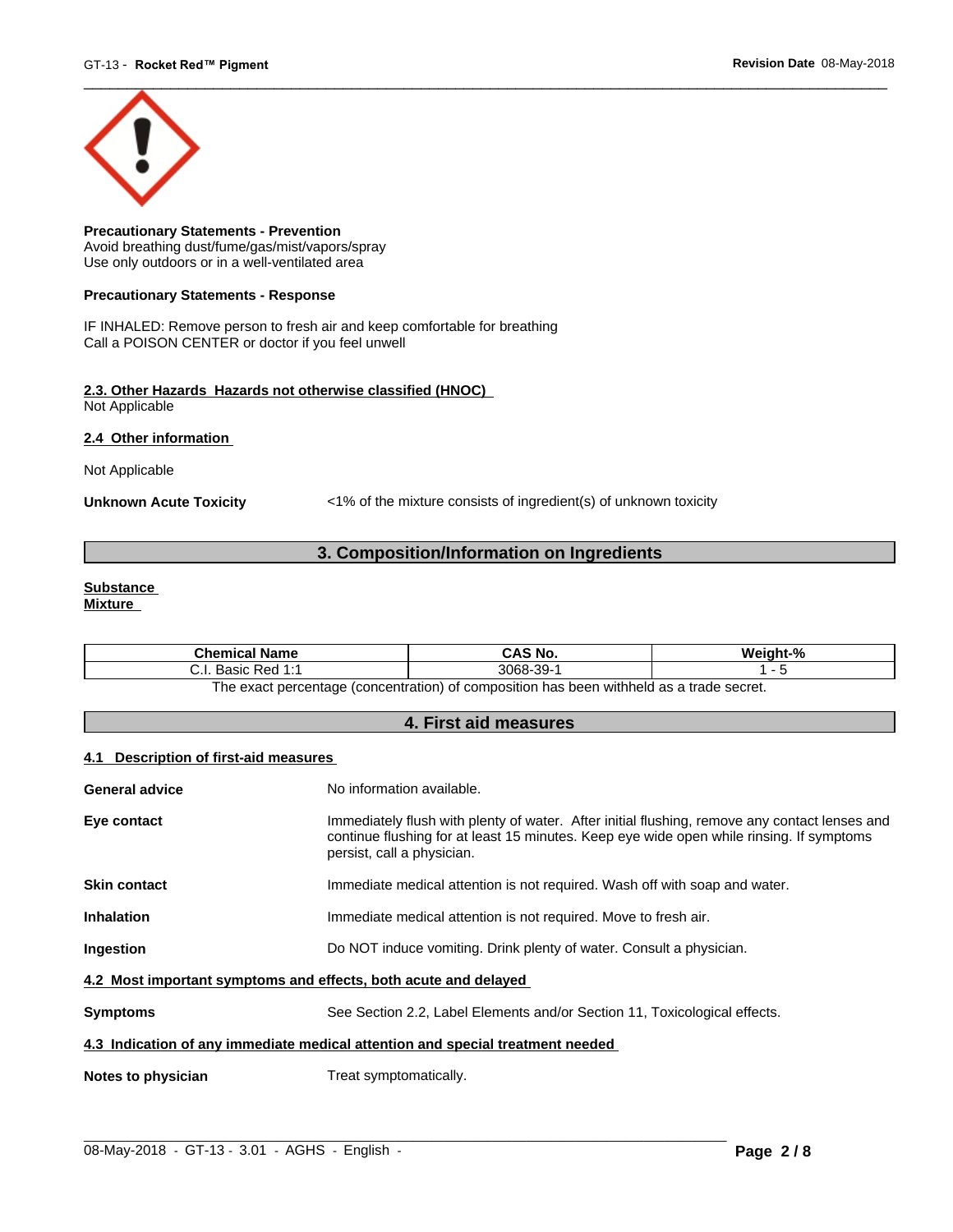# **5. Fire-Fighting Measures**

#### **5.1 Extinguishing media**

#### **Suitable extinguishing media**

Use extinguishing measures that are appropriate to local circumstances and the surrounding environment.

**Unsuitable Extinguishing Media** None.

### **5.2 Special hazards arising from the substance or mixture**

#### **Special Hazard**

None known based on information supplied.

**Hazardous Combustion Products** Carbon oxides. Nitrogen oxides (NOx). Oxides of sulfur.

#### **Explosion Data**

**Sensitivity to Mechanical Impact** None.

**Sensitivity to Static Discharge** Fine dust dispersed in air, in sufficient concentrations, and in the presence of an ignition source is a potential dust explosion hazard.

#### **5.3 Advice for firefighters**

As in any fire, wear self-contained breathing apparatus pressure-demand, MSHA/NIOSH (approved or equivalent) and full protective gear.

# **6. Accidental Release Measures**

#### **6.1 Personal precautions, protective equipment and emergency procedures**

Ensure adequate ventilation, especially in confined areas. Use personal protective equipment.

#### **6.2 Environmental precautions**

Dust deposits should not be allowed to accumulate on surfaces as these may form an explosive mixture if they are released into the atmosphere in sufficient concentration. Avoid dispersal of dust in the air (i.e., cleaning dusty surfaces with compressed air). Nonsparking tools should be used. Prevent product from entering drains.

#### **6.3 Methods and materials for containment and cleaning up**

| <b>Methods for Containment</b> | Prevent dust cloud. Cover powder spill with plastic sheet or tarp to minimize spreading.                                                                                                                                                                                                                                                                                                |
|--------------------------------|-----------------------------------------------------------------------------------------------------------------------------------------------------------------------------------------------------------------------------------------------------------------------------------------------------------------------------------------------------------------------------------------|
| Methods for cleaning up        | Avoid dust formation. Take precautionary measures against static discharges. Do not dry<br>sweep dust. Wet dust with water before sweeping or use a vacuum to collect dust. Use<br>personal protective equipment. Take up mechanically and collect in suitable container for<br>disposal. Prevent product from entering drains. Keep in suitable and closed containers for<br>disposal. |

#### **7. Handling and storage**

#### **7.1 Precautions for safe handling**

| Advice on safe handling                                          | Avoid dust formation. Take precautionary measures against static discharges. Fine dust<br>dispersed in air may ignite. Wear personal protective equipment. |
|------------------------------------------------------------------|------------------------------------------------------------------------------------------------------------------------------------------------------------|
| <b>Hygiene measures</b>                                          | Handle in accordance with good industrial hygiene and safety practice.                                                                                     |
| 7.2 Conditions for safe storage, including any incompatibilities |                                                                                                                                                            |
| <b>Storage Conditions</b>                                        | Keep tightly closed in a dry and cool place.                                                                                                               |
| <b>Materials to Avoid</b>                                        | No materials to be especially mentioned.                                                                                                                   |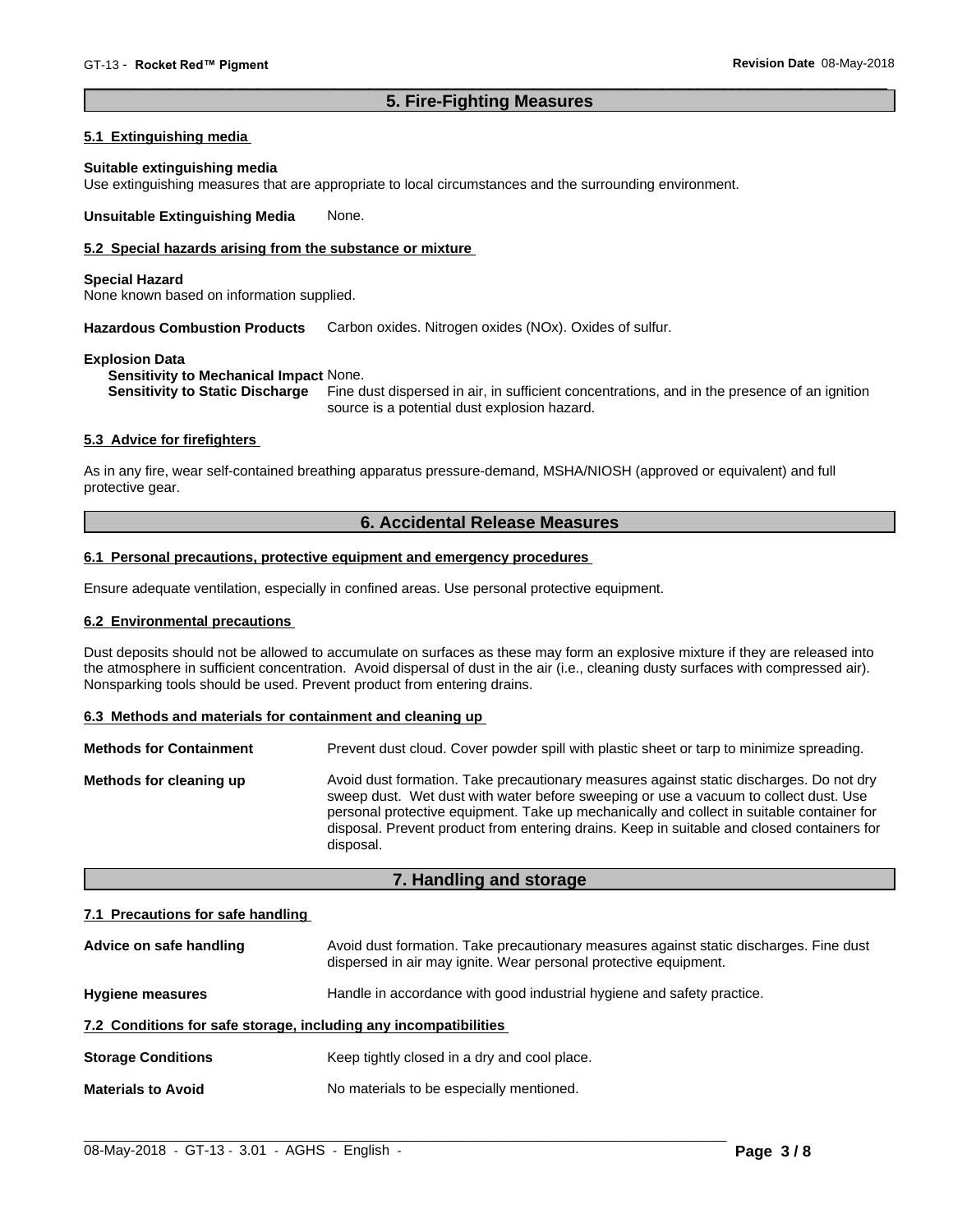# **8. Exposure controls/personal protection**

# **8.1 Exposure Guidelines**

### **8.2 Appropriate engineering controls**

| <b>Engineering Measures</b>   | Showers<br>Eyewash stations<br>Ventilation systems.                                                            |
|-------------------------------|----------------------------------------------------------------------------------------------------------------|
|                               | 8.3 Individual protection measures, such as personal protective equipment                                      |
| <b>Eve/Face Protection</b>    | Safety glasses with side-shields.                                                                              |
| Skin and body protection      | Wear chemical resistant footwear and clothing such as gloves, an apron or a whole body<br>suit as appropriate. |
| <b>Respiratory protection</b> | . NIOSH/MSHA approved respiratory protection should be worn if exposure is anticipated.                        |

**Hygiene measures** See section 7 for more information

# **9. Physical and chemical properties**

#### **9.1 Information on basic physical and chemical properties**

| Powder<br>Red<br>Color<br>Appearance<br><b>Odor Threshold</b><br>No information available<br>Odor<br>Pungent<br><b>Values</b><br>Remarks • Methods |  |
|----------------------------------------------------------------------------------------------------------------------------------------------------|--|
|                                                                                                                                                    |  |
|                                                                                                                                                    |  |
| <b>Property</b>                                                                                                                                    |  |
| Not Applicable<br>рH                                                                                                                               |  |
| no data available<br>No information available<br><b>Melting/freezing point</b>                                                                     |  |
| <b>Boiling point/boiling range</b><br>No information available<br>Not applicable                                                                   |  |
| No information available<br><b>Flash Point</b><br>Not Applicable                                                                                   |  |
| Not Applicable<br>No information available<br><b>Evaporation rate</b>                                                                              |  |
| No information available<br>Flammability (solid, gas)                                                                                              |  |
| <b>Flammability Limits in Air</b>                                                                                                                  |  |
| upper flammability limit<br>No information available                                                                                               |  |
| No information available<br>lower flammability limit                                                                                               |  |
| Not Applicable<br>Vapor pressure                                                                                                                   |  |
| No information available<br>Vapor density                                                                                                          |  |
| 1.37<br><b>Specific Gravity</b>                                                                                                                    |  |
| <b>Water solubility</b><br>Insoluble in water                                                                                                      |  |
| No information available<br>Solubility in other solvents                                                                                           |  |
| <b>Partition coefficient</b><br>No information available                                                                                           |  |
| No information available<br><b>Autoignition temperature</b>                                                                                        |  |
| No information available<br><b>Decomposition temperature</b>                                                                                       |  |
| No information available<br><b>Viscosity, kinematic</b>                                                                                            |  |
| No information available<br>Viscosity, dynamic                                                                                                     |  |
| Fine dust dispersed in air may ignite<br><b>Explosive properties</b>                                                                               |  |
| No information available<br><b>Oxidizing Properties</b>                                                                                            |  |
| 9.2 Other information                                                                                                                              |  |
| Volatile organic compounds (VOC)<br>None<br>content                                                                                                |  |

# **10. Stability and Reactivity**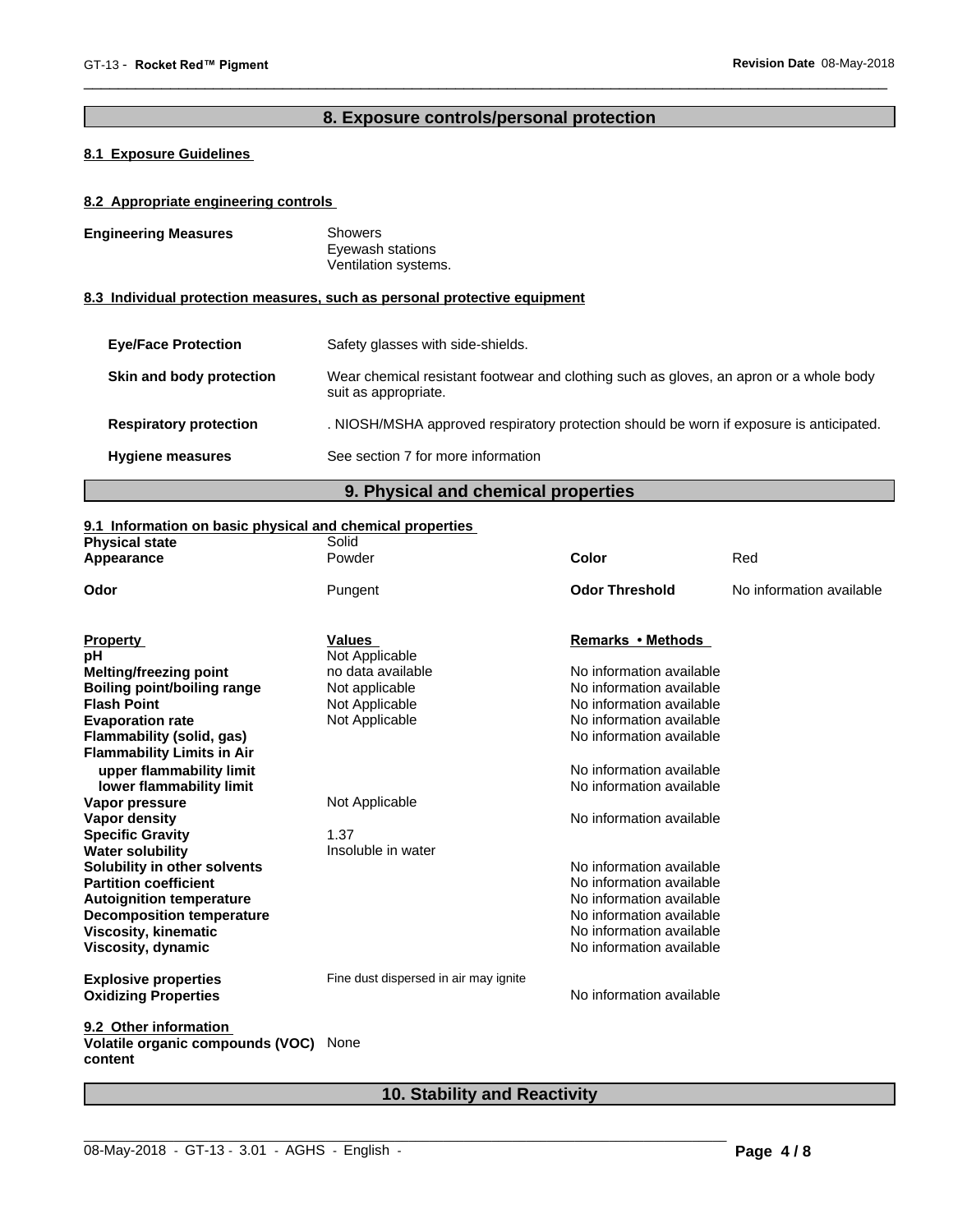#### **10.1 Reactivity**

No dangerous reaction known under conditions of normal use

### **10.2 Chemical stability**

Stable

.

#### **10.3 Possibility of hazardous reactions**

None under normal processing.

#### **10.4 Conditions to Avoid**

Dust formation. Take precautionary measures against static discharges.

#### **10.5 Incompatible Materials**

None known based on information supplied.

#### **10.6 Hazardous Decomposition Products**

None known based on information supplied.

# **11. Toxicological information**

#### **11.1 Acute toxicity**

#### **Numerical measures of toxicity: Product Information**

| LD50 Oral:                      | LD50 Dermal:                             |
|---------------------------------|------------------------------------------|
| mg/kg (rat)<br>16,000<br>J<br>ີ | 23,000<br>mg/kg (rat)<br>$\cdot$ $\cdot$ |

#### **The following values are calculated based on chapter 3.1 of the GHS document**

**Unknown Acute Toxicity** <1% of the mixture consists of ingredient(s) of unknown toxicity

**Oral LD50** 33,887.00 mg/kg **LC50 (Dust/Mist)** 3.68 mg/l

### **Numerical measures of toxicity: Component Information**

| <b>Chemical Name</b>                                                                | LD50 Oral        | <b>LD50 Dermal</b>     | <b>LC50 Inhalation</b>   |
|-------------------------------------------------------------------------------------|------------------|------------------------|--------------------------|
| $\sim$<br>$Dod$ 4.4<br><b>Dooin</b><br><b>D</b> asic<br>$\mathsf{r}$ Req.i.<br>υ.ι. | Rat<br>449 mg/kg | ) mg/kg (Rat)<br>2,500 | 0.05<br>(4 hour)<br>ma/l |
| $3068 - 39 - 7$                                                                     |                  |                        |                          |

 $\_$  ,  $\_$  ,  $\_$  ,  $\_$  ,  $\_$  ,  $\_$  ,  $\_$  ,  $\_$  ,  $\_$  ,  $\_$  ,  $\_$  ,  $\_$  ,  $\_$  ,  $\_$  ,  $\_$  ,  $\_$  ,  $\_$  ,  $\_$  ,  $\_$  ,  $\_$  ,  $\_$  ,  $\_$  ,  $\_$  ,  $\_$  ,  $\_$  ,  $\_$  ,  $\_$  ,  $\_$  ,  $\_$  ,  $\_$  ,  $\_$  ,  $\_$  ,  $\_$  ,  $\_$  ,  $\_$  ,  $\_$  ,  $\_$  ,

#### **11.2 Information on toxicologicaleffects**

#### **Skin corrosion/irritation**

Product Information • May cause irritation Component Information • No information available

#### **Serious eye damage/eye irritation**

Product Information

• May cause eye irritation

Component Information

• No information available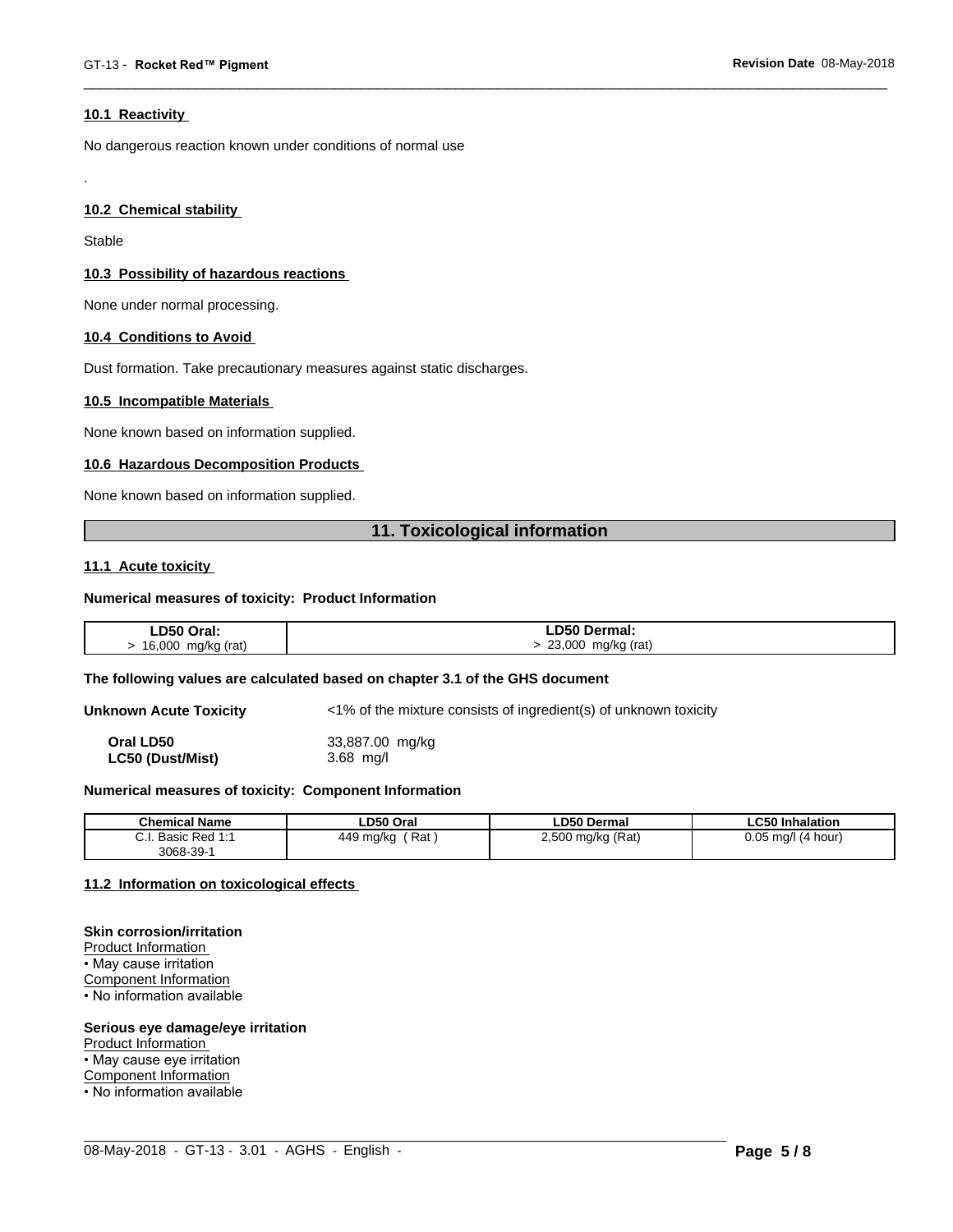#### **Respiratory or skin sensitization**

Product Information  $\overline{\cdot}$  May be harmful if inhaled Component Information • No information available

# **Germ cell mutagenicity**

Product Information • No information available Component Information • No information available

# **Carcinogenicity**

Product Information

• This product contains <0.1% free formaldehyde and may be capable of outgassing formaldehyde at levels in excess of OSHA's Action Level under some conditions of use. Formaldehyde is a known cancer hazard. Long term exposure may result in dermatitis or respiratory sensitization for sensitive individuals.Component Information

• No information available

#### **Reproductive toxicity**

Product Information • No information available

Component Information

• No information available

# **STOT - single exposure**

No information available

#### **STOT - repeated exposure**

• No known effect

#### **Other adverse effects**

Product Information • No information available Component Information • No information available

# **Aspiration hazard**

Product Information • No information available

Component Information

• No information available

# **12. Ecological information**

# **12.1 Toxicity**

**Ecotoxicity No information available** 

 $<$  1 % of the mixture consists of components(s) of unknown hazards to the aquatic environment

#### **Ecotoxicity effects**

#### **12.2 Persistence and degradability**

No information available.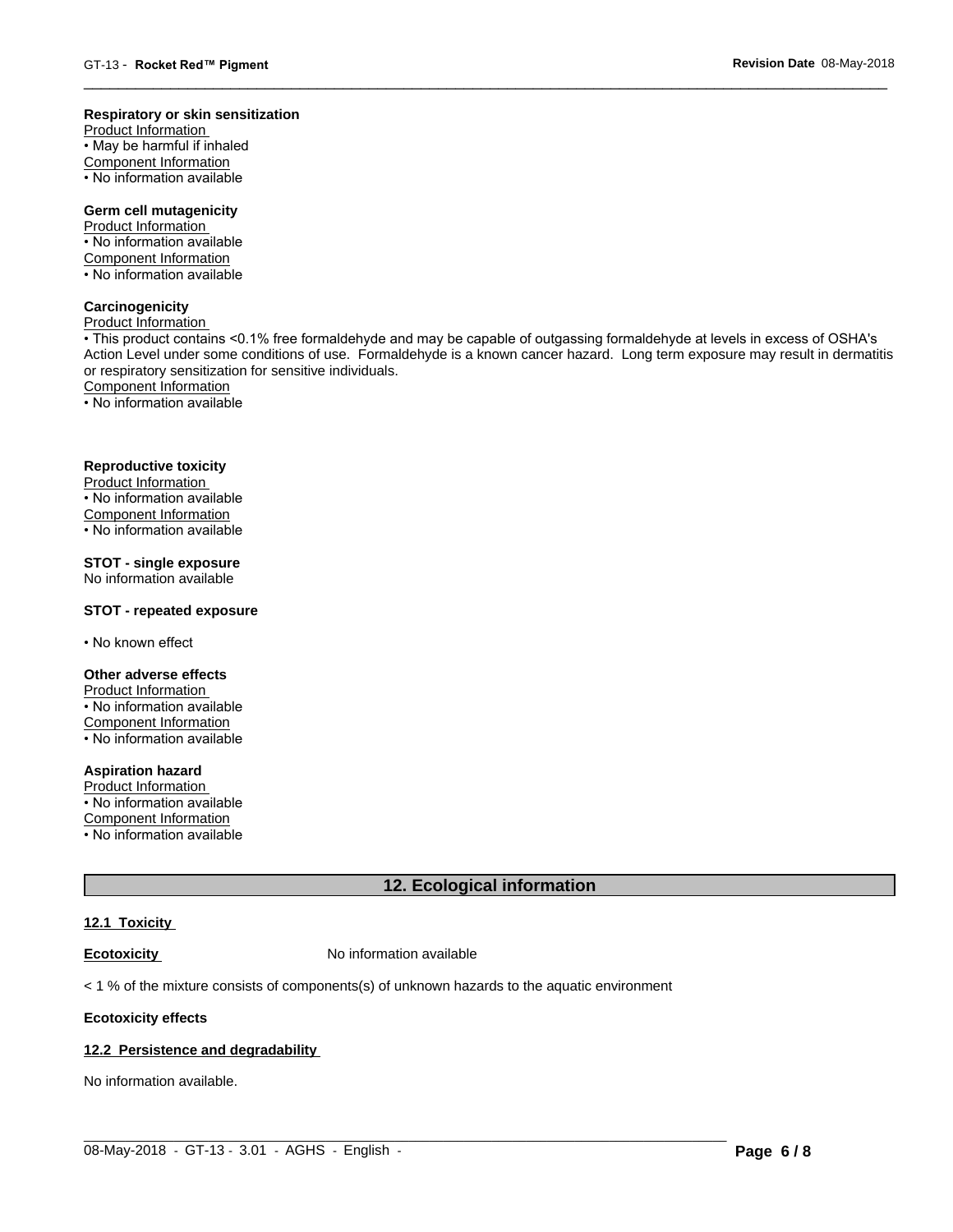#### **12.3 Bioaccumulative potential**

Discharge into the environment must be avoided

#### **12.4 Mobility in soil**

No information available.

#### **12.5 Other adverse effects**

No information available

# **13. Disposal Considerations**

#### **13.1 Waste treatment methods**

Dispose of in accordance with federal, state, and local regulations.

# **14. Transport Information**

| <u>DOT</u>  | Not regulated |
|-------------|---------------|
| <b>MEX</b>  | Not regulated |
| <b>IMDG</b> | Not regulated |
| <b>IATA</b> | Not regulated |

| 15. Regulatory information     |                          |  |  |  |  |
|--------------------------------|--------------------------|--|--|--|--|
| 15.1 International Inventories |                          |  |  |  |  |
| <b>TSCA</b>                    | Complies                 |  |  |  |  |
| <b>DSL</b>                     | Complies                 |  |  |  |  |
| <b>EINECS/ELINCS</b>           | Complies                 |  |  |  |  |
| <b>ENCS</b>                    |                          |  |  |  |  |
| <b>IECSC</b>                   | Complies                 |  |  |  |  |
| <b>KECL</b>                    | Complies                 |  |  |  |  |
| <b>PICCS</b>                   | Complies                 |  |  |  |  |
| <b>AICS</b>                    | Complies                 |  |  |  |  |
| <b>NZIoC</b>                   | $\overline{\phantom{0}}$ |  |  |  |  |

 **TSCA** - United States Toxic Substances Control Act Section 8(b) Inventory

 **DSL** - Canadian Domestic Substances List

 **EINECS/ELINCS** - European Inventory of Existing Chemical Substances/European List of Notified Chemical Substances

 **PICCS** - Philippines Inventory of Chemicals and Chemical Substances

 **ENCS** - Japan Existing and New Chemical Substances

 **IECSC** - China Inventory of Existing Chemical Substances

 **KECL** - Korean Existing and Evaluated Chemical Substances

 **PICCS** - Philippines Inventory of Chemicals and Chemical Substances

 **AICS** - Australian Inventory of Chemical Substances

 **NZIoC** - New Zealand Inventory of Chemicals

# **15.2 U.S. Federal Regulations**

# **SARA 313**

Section 313 of Title III of the Superfund Amendments and Reauthorization Act of 1986 (SARA). This product does not contain any chemicals which are subject to the reporting requirements of the Act and Title 40 of the Code of Federal Regulations, Part 372